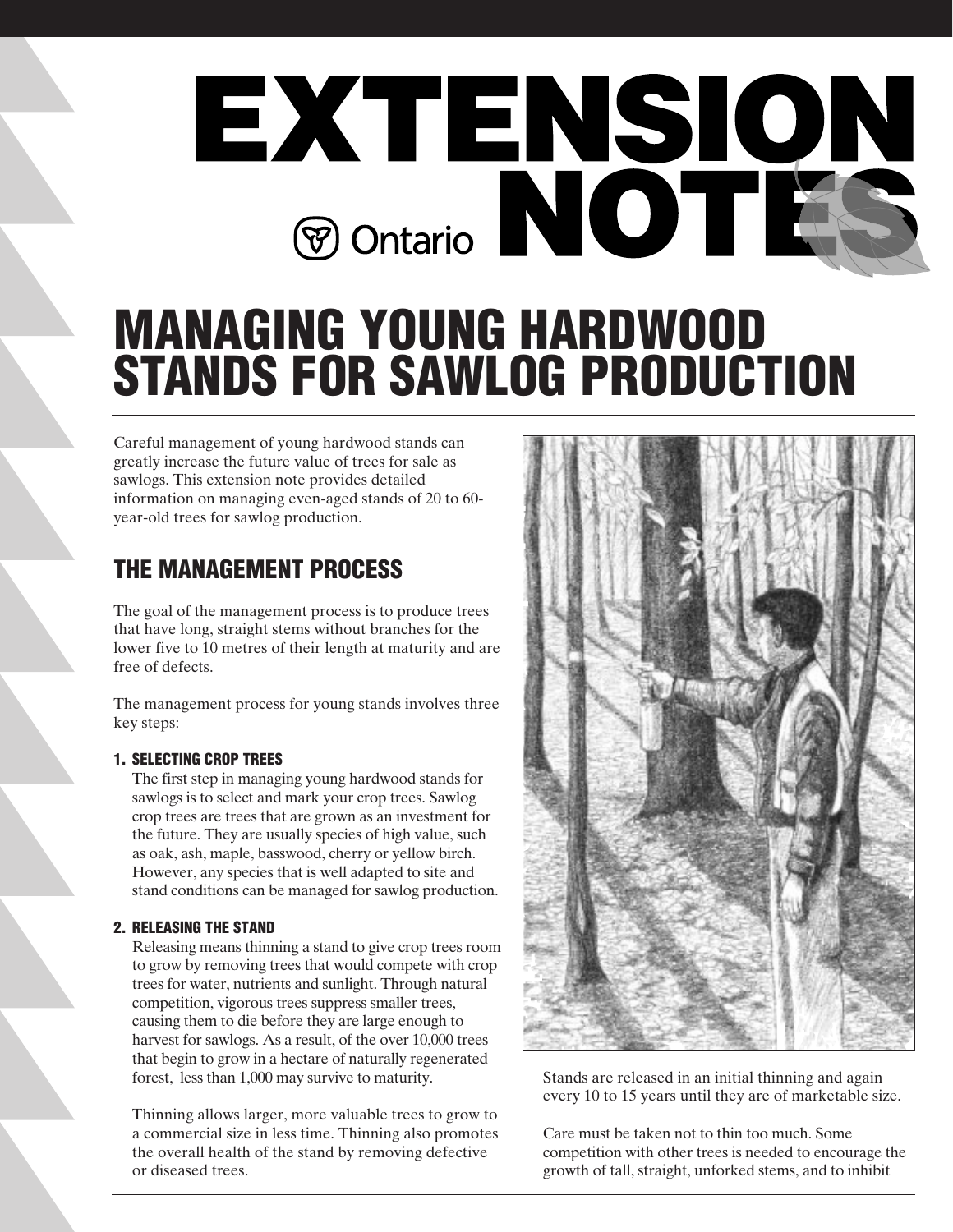the growth of lower branches. If too many trees are removed, new branches may sprout along the stems of the remaining trees, reducing commercial value. Trees removed during thinnings can often be used for fuelwood, poles and other wood products.

### **SELECTING CROP TREES**

Select and mark the trees that will be your crop trees. When possible, select crop trees of several different species to maintain the diversity of the stand.

Choose trees of the desired species that have the following characteristics:

- Healthy free of defects and disease
- Tall and straight
- Dominant (see Figure 2)
- One third of the total height of the tree is live crown
- Relatively small branches when young
- Few or no branches on the lower portions as they mature
- Vigourous growth

#### **3. HARVESTING SAWLOGS**

Once your trees have reached commercial size, they can be sold as sawlogs. The length of time it takes to reach commercial size depends on the species of trees, the site conditions and the market.

Reject trees that have:

- Stem defects such as seams, cracks or crooks
- Permanent insect damage, such as maple borer wounds
- Diseases obvious cankers or conks (see Figure 3)
- Major forks in the main stem
- Wounds or scars on the stem or exposed roots
- Poorly healed branch stubs (see Figure 3)

Steps for selecting and marking crop trees

1. Start 10 to 20 metres into the stand or from the property line. This leaves an uncut buffer around the edge of the stand to provide shelter and additional wildlife habitat.



Figure 1 — As you walk through the forest, try to pick trees that are about seven metres apart. Give priority to picking high quality crop trees, rather than picking trees that are exactly seven metres apart.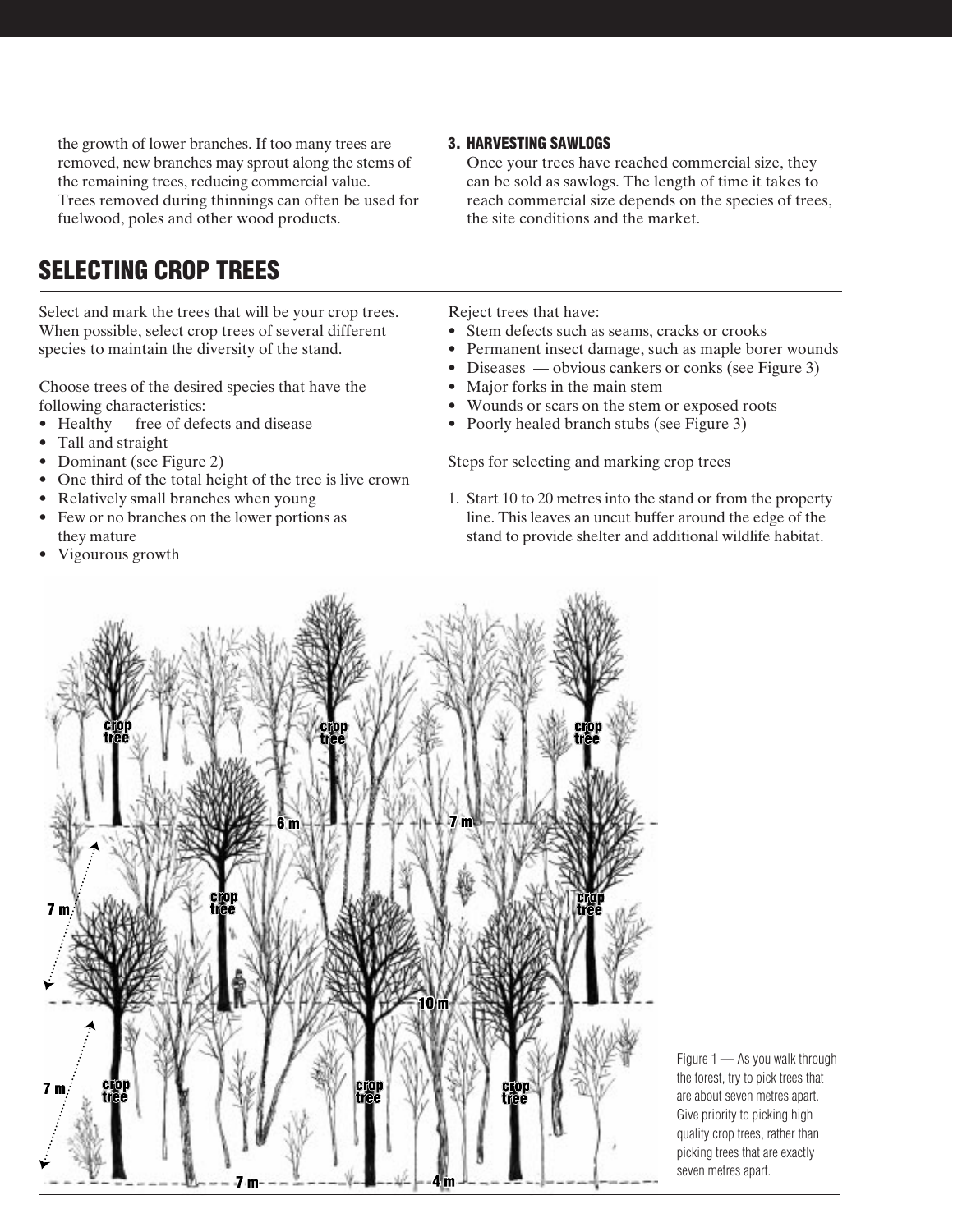

Figure 2 — Dominant trees (indicated by a dark colour in this illustration) are the tallest, most vigorous trees in the stand. The crowns of dominant trees get the most sunlight, allowing dominant trees to suppress the growth of neighbouring trees. Dominant trees make the best crop trees.

- 2. Evaluate the trees nearest you. Select a crop tree and identify it by tying a ribbon around it at breast height, or by using a spot of paint. Blue is the standard colour for crop trees in Ontario.
- 3. Pace about seven metres along a line parallel to the edge of the stand or property line. Mark the closest crop tree within a 1.5 to two-metre circle from where you stop. If there are no high quality trees within the circle, pick the best tree you see or move a little farther along until you find a good crop tree.



Figure 3 — Trees with conks (dish shaped fungal growths), poorly healed branch stubs and cankers (wounds) should not be chosen as crop trees.

- 4. Follow this procedure until you reach the far end of the stand. Then, return along a second line about seven metres from, and parallel to, the first line.
- 5. Continue selecting crop trees until you have selected trees throughout the entire area.

In general, try to pick crop trees that are about seven metres apart. Sometimes, two high quality crop trees should be left close together (less than five metres), while others may be up to ten metres apart. This is because crop tree quality is more important than spacing.

### **RELEASING CROP TREES**

Fine-branched species, such as yellow birch and black cherry, are thinned when the crowns of neighbouring trees begin to touch each other. This usually occurs when stands are 15 to 25 years old and stems reach an average diameter of 15 centimetres. In addition to giving the crop trees room to grow, thinning prevents damage caused by branches whipping each other in high winds. It also helps trees to develop crowns that are greater than 30 percent of their total height.

Do not thin coarse-branched species, such as maples, oaks and ashes, until they are 25 to 40 years old, or about 20 centimetres in diameter. If released too early, they can develop persistent lower branches that reduce the portion of the stem that can be sold as a sawlog.

Thin a stand until it is close to the stocking levels recommended in Table 1. From this table you can see that 835 trees a hectare is the best stocking level for a hardwood stand with an average stem diameter of 15 centimetres. Of those trees, 200 to 220 should be crop trees.

To thin a stand with a mixture of species, follow this procedure:

- 1. Cut all trees that were not selected as crop trees that have crowns in the main canopy that are touching the crown of a crop tree. If two crop trees are close together, consider their crowns to be one, and release them as if they were one tree.
- 2. Cut unhealthy, low quality, leaning, forked or cankered trees between the crop trees to reach the desired stocking level as outlined in Table 1. However, don't thin where the stand is already sparsely stocked.
- 3. Thin dense pockets of stems of roughly equal quality. Retain those with the best developed crowns, particularly fine branched species such as black cherry and yellow birch.

Sometimes you may leave one or two neighbouring trees when you are trying to correct a small fork or branch of less than five centimetres in the main stem of a crop tree. These neighbouring trees can be removed in the next thinning.